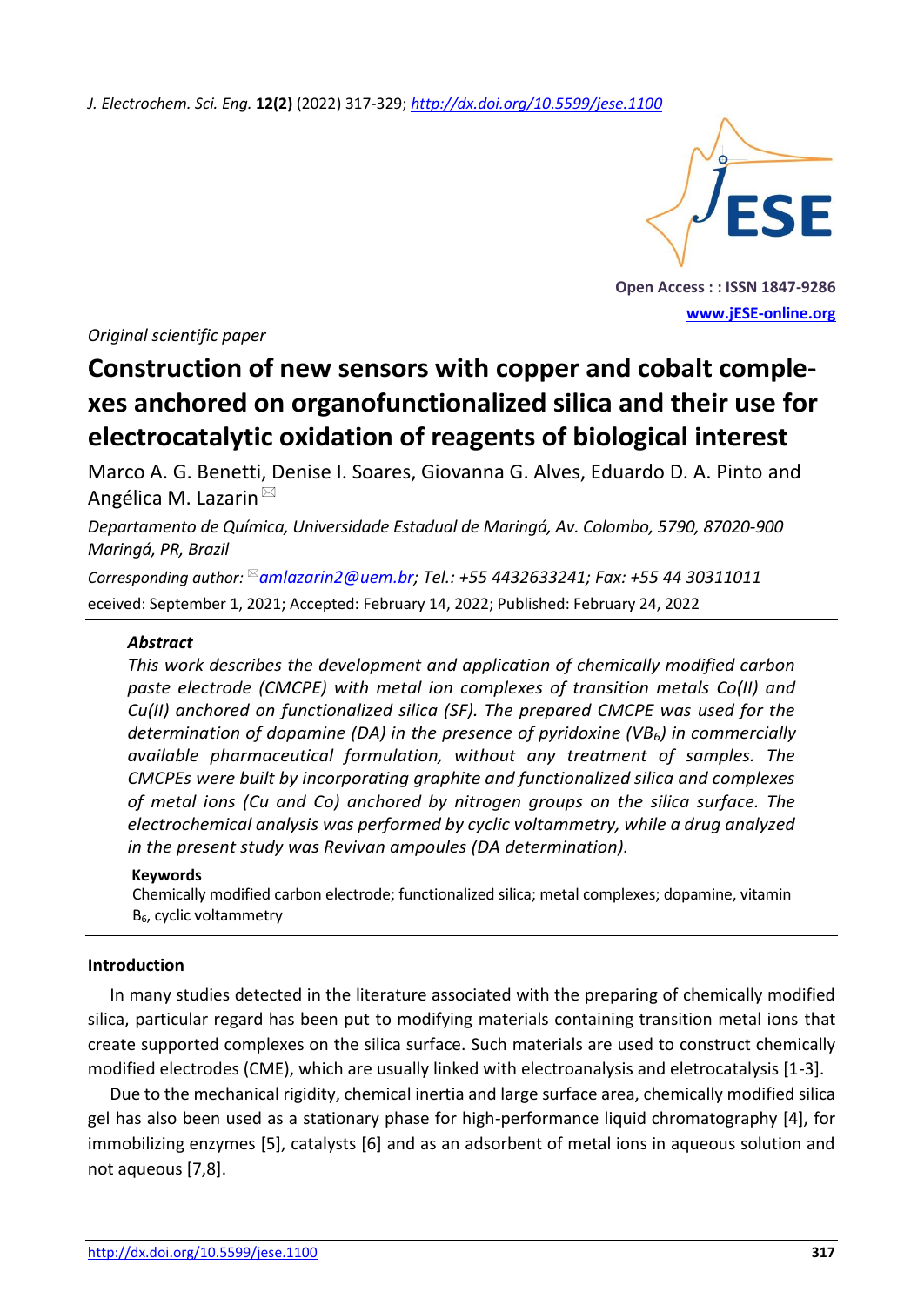The present investigation describes the development and application of chemically modified carbon paste electrodes (CMCPE) with metal ion complexes of transition metals Co(II) and Cu(II) anchored on the functionalized silica, for the determination of dopamine (DA) in the presence of pyridoxine (VB6) in commercially available pharmaceutical formulation, without any sample treatment. The cyclic voltammetry technique was used, and the drug analyzed in the present study is Revivan drug ampoules (DA determination).

It must be added that VB<sub>6</sub> plays an important role in neurotransmitters synthesis, such as DA synthesis, and also participates in amino acid degradation reactions [9]. DA is an important neurotransmitter in the central nervous system (CNS) of mammals, having a concentration in extracellular fluid lower than that of ascorbic acid (AA) [10]. The voltammetric response with vitreous carbon electrode for dopamine, therefore, suffers the interference of ascorbic acid, which coexists *in vivo* in extracellular fluid of basic central nervous system, as anions in high concentration, and it has an oxidation potential close to dopamine (lower concentration) [11].

# **Experimental**

# *Materials*

All solutions were prepared using Millipore Milli-Q water. All chemicals were of analytical reagent grade and used without further purification. Silica gel (Merck), 3-(2-aminoethyl)aminopropyl]trimethoxysilane (Synth), ethanol (Synth**),** m-aminobenzoic acid (Sigma), hydrochloric acid (Merck), sodium hydroxide (Synth), ethylenediaminetetraacetic acid (Synth), copper chloride (Merck), and cobalt chloride (Merck) were used for all preparations. Graphite powder (1-2 mm particle size, Aldrich) and mineral oil (Aldrich) of high purity were used for the preparation of carbon paste. The supporting electrolyte used for all experiments was 0.10 mol dm<sup>-3</sup> phosphate buffer solution (PBS). Pyridoxine (Merck) and dopamine (Sigma) were used as analytes.

# *AETS modified agent coated on the silica gel surface*

Silica gel was degassed at 423 K under vacuum ( $10^{-3}$  atm) for 8 hours. About 40 g of this material was mixed with 32.0 cm<sup>3</sup> of [3-(2-aminoethyl)aminopropyl] trimethoxysilane dissolved in 350 cm<sup>3</sup> of dry toluene. The mixture was kept under reflux, mechanical stirring and inert nitrogen atmosphere for 12 hours. The resulting silica was firstly washed and filtered with ethanol and ethyl ether, and then in a Sohxlet extractor for 24 hours with ethanol, and finally dried at 353 K under vacuum (333 K). The prepared solid was named SF-AETS.

# *Modification of SF-AETS silica with MABA*

In 10 g of SF-AETS silica suspended in 50.0 cm<sup>3</sup> of bidistilled ethanol, the reagent m-aminobenzoic acid (MABA) was added. The mixture was refluxed under mechanical stirring for one hour, then filtered and washed with ethanol and anhydrous ethyl ether. The silica obtained was named SF-AETS/MABA.

# *Characterization*

The nitrogen amount in SF-AETS and SF-AETS/MABA samples was determined by nitrogen elemental analysis on Perkin-Elmer Analyzer 2400 series H CHNS/O device. Infrared spectra of samples were performed on Perkin-Elmer FTIR spectrophotometer, model 1600, by using pressed KBr pellets in the 4000-400 cm<sup>-1</sup> range with 4 cm<sup>-1</sup> of resolution. Thermogravimetric curves were recorded using a DuPont model 1090 B apparatus, coupled to a model 951 thermobalance, by heating from room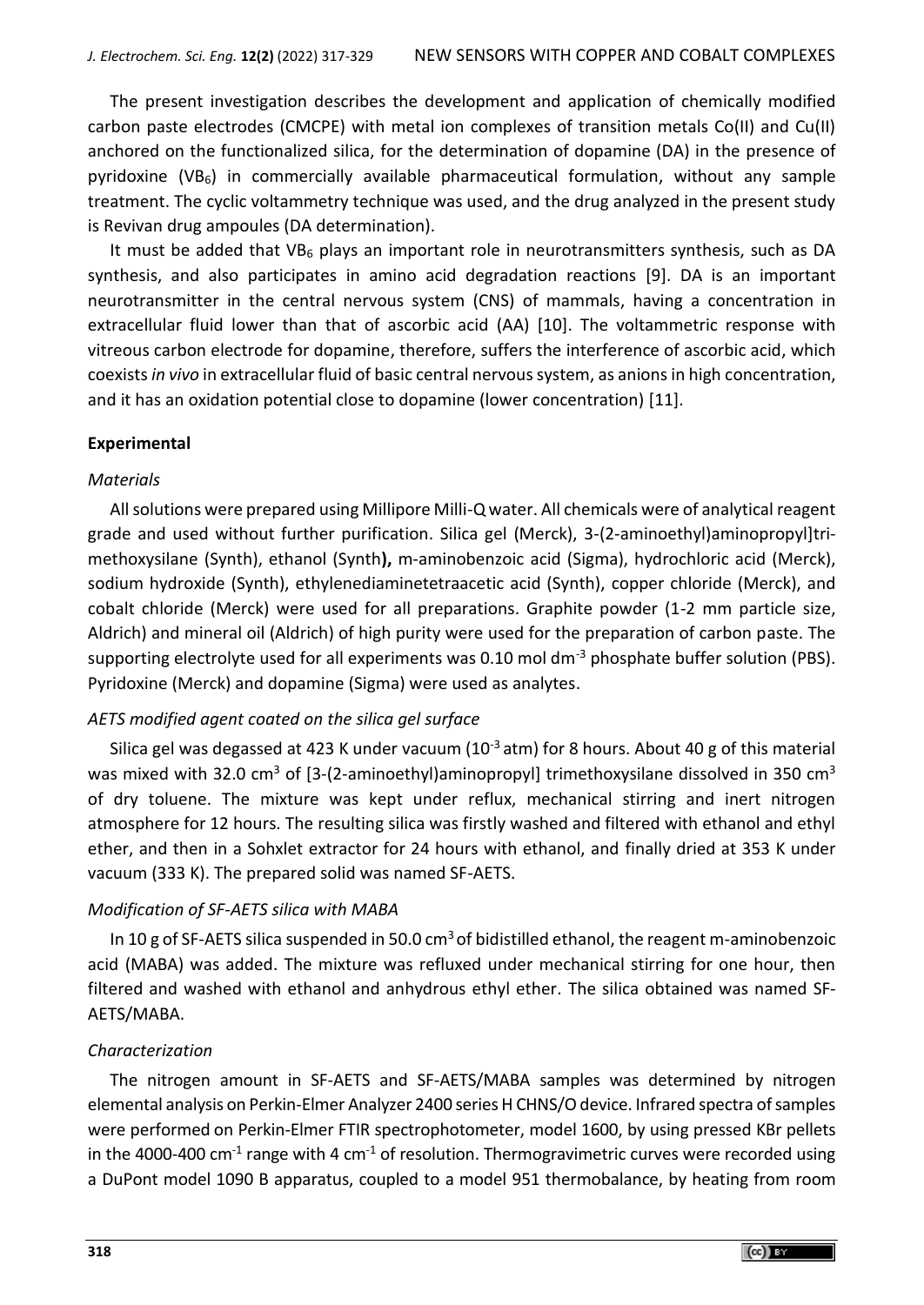temperature to 1273 K at a heating rate of 0.16 K s<sup>-1</sup> in argon flow of 1.67 cm<sup>3</sup> s<sup>-1</sup>. The samples varied in weight from 15.0 to 30.0 mg.

## *Adsorption isotherms*

Adsorption isotherms for CuCl<sub>2</sub> and CoCl<sub>2</sub> in ethanol solutions were determined with the use of the batch-wise method. A series of samples containing 100 mg of SF-AETS/MABA was shaken for 3 hours as previously established, in an orbital bath with variable concentrations of each metal halide at a constant temperature of  $298 \pm 1$  K. The concentration of metal ions in solution in equilibrium with solid phase was determined by direct titration with EDTA (0.010 mol dm<sup>-3</sup>) using murexide as an indicator. The amount of cations adsorbed,  $n_f$ , was determined by applying the equation:  $n_f = (n_a - n_s)/m$ , where m is the adsorbent mass and  $n_a$  and  $n_s$  are initial and equilibrium amounts of metal in the solution phase in moles, respectively, *n*<sup>f</sup> is a measure of coverage degree in actual experimental conditions, defined according to:

$$
n_{\rm f} = \frac{n_{\rm a} - n_{\rm s}}{m} = \sum_{\rm m} \frac{C_{\rm (SF-AETS/MABA)_{\rm m}MCI_2}}{m}
$$
 (1)

In eq. (1), the summation extends over all species on the surface. The maximum number of moles of the adsorbed complex,  $n_f$ <sup>max</sup>, is equal to the maximum value of  $n_f$  when the concentration of Co(II) and Cu(II) tends to infinity.

Adsorption of Co(II) and Cu(II) held in solution depends on the selectivity coefficients of complexes constituted with the ligand immobilized on the surface. The formation of equilibrium of the complex Co(II) and Cu(II) with SF-AETS/MABA was examined by a Filippov model [12,13].

The reaction of a metal (M) complex formation at the surface can be expressed by the following equation:

$$
MX_{z} + nR \leftrightarrow MR_{n}X_{z}
$$
 (2)

where z is the charge of the metallic ion, X is an anion with unit charge and R is linking group, electrically neutral, and fixed on the support surface.

In the equilibrium, the following relation is applied:

$$
\theta_n / (1 - \theta_n) = \gamma_n C \tag{3}
$$

where the fraction of SF-AETS/MABA bonded to metal is  $\theta_n = \tilde{n} n_f / n_0 n_0$  is the quantity of MABA immobilized on SF-AETS (mol  $g^{-1}$ ),  $\tilde{n}$  is the number of ligands bonded to the metal, and  $\gamma_n$  is the stability constant.

Substitution for  $\theta_n$  in eq. (3) results in the ending expression [14]:

$$
\frac{1}{n_{\rm f}} = \frac{\tilde{n}}{N Y_{\rm n} C} + \frac{\tilde{n}}{N} \tag{4}
$$

Considering that metallic ions Cu(II) and Co(II), when adsorbed on the surface (with a homogeneous covering ligands), form immobilized complexes with different ratios between them and are anchored at SF-AETS/MABA, the total concentration of immobilized ligand on the surface is equal to the sum of the concentrations of all species; *N* is the degree of functionalization, *C* is the concentration of the surface complex; *ñ* is the average number of supported ligands bound to a metallic ion, defined as:

$$
\tilde{n} = \frac{C_{\text{MRX}_{z}} + 2C_{\text{MR}_{z}X_{z}} + ... + mC_{\text{MR}_{m}X_{z}}}{n_{f}}
$$
\n(5)

where m adsorbent mass and R is linking group.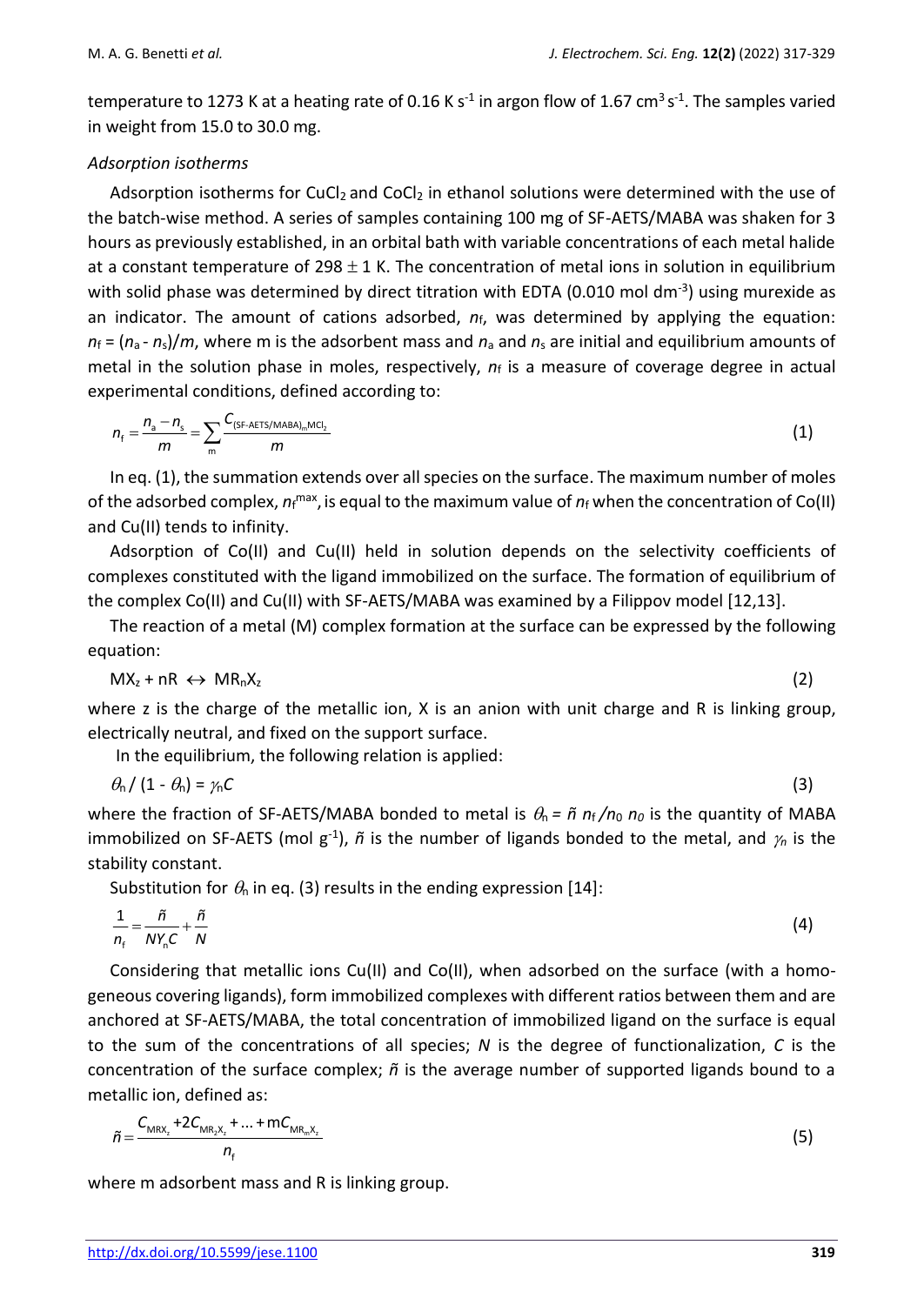Eq. (4) can be re-written as

$$
\frac{1}{n_{\rm f}} = \frac{\tilde{n}}{N \Gamma_n C} + \frac{\tilde{n}}{N} \tag{6}
$$

where  $\varGamma_{\sf n}$  is the selectivity coefficient, equal to  $\sum\limits^{\sf n}$ m *<sup>y</sup>* . *m=*1

#### *Electrode preparation and electrochemical measurements*

Modified CMCPE was prepared by mixing 30 mg of silica, 30 mg of graphite and a drop of mineral oil (2.0 $\times$ 10<sup>-2</sup> cm<sup>3</sup>). The paste was placed into a cavity on the area of a platinum disk, fused to the end of a glass tube with 1 mm of inner diameter. This proportion was used because of a great response reached with a preliminary test after a detailed study of the paste composition.

Electrochemical measurements were carried out using CMCPE as the working electrode, Ag/AgCl (sat. KCl) as the reference electrode and a platinum wire as the counter electrode. Electrochemical properties were explored by means of cyclic voltammetry with a PAR 273A (EG&G) potentiostatgalvanostat. All experiments were performed in 0.10 mol dm<sup>-3</sup> PBS, under a pure argon atmosphere, and the pH value of electrolyte solutions was adjusted to 7.0 by adding HCl or NaOH solutions. Different supporting electrolytes were tested as well.

#### **Results and discussion**

#### *Surface characterizations*

Silica gel functionalized (SF) with [3-(2-aminoethyl)aminopropyl]trimethoxysilane group (AETS) was obtained according to the following reaction:

 $Si(OH)_3 + (CH_3O)_3Si(CH_2)_3NH(CH_2)_2NH_2 \rightarrow SiO_3Si(CH_2)_3NH(CH_2)_2NH_2 + 3CH_3OH$  (7) SF AETS SF-AETS

For SF-AETS silica, the amounts of supported groups were set by nitrogen analysis using the method described in the experimental part. The functionalization efficiency was determined for (silane) groups as 0.91 $\pm$ 0.01 mmol g<sup>-1</sup> in SF-AETS based on the nitrogen content.

Further modification of SF-AETS with m-aminobenzoic acid into SF-AETS/MABA was reached by the following reaction:



Subsequent coordination of metal ions at the surface of SF-AETS/MABA silica was obtained through reactions with metal chlorides, as shown below:

SF/AETS/MABA + M(II) → SF/AETS/MABA/M(II) (9)

SF-AETS MABA SF-AETS/MABA

Figure 1 presents infrared spectra of SF, SF-AETS and SF-AETS/MABA silicas. The assignment of vibrational frequencies to pure silica (SF) and functionalized silica (SF-AETS) are listed in Table 1.

The appearance of new bands attributed to the stretch  $CH_2$ ,  $NH_2$ ,  $CH_2N$  and SiCH<sub>2</sub> pointed to the effective functionalization of silica gel with AETS silylating agent on its surface. Infrared spectra of SF-AETS/MABA/Co(II) are shown in Figure 2.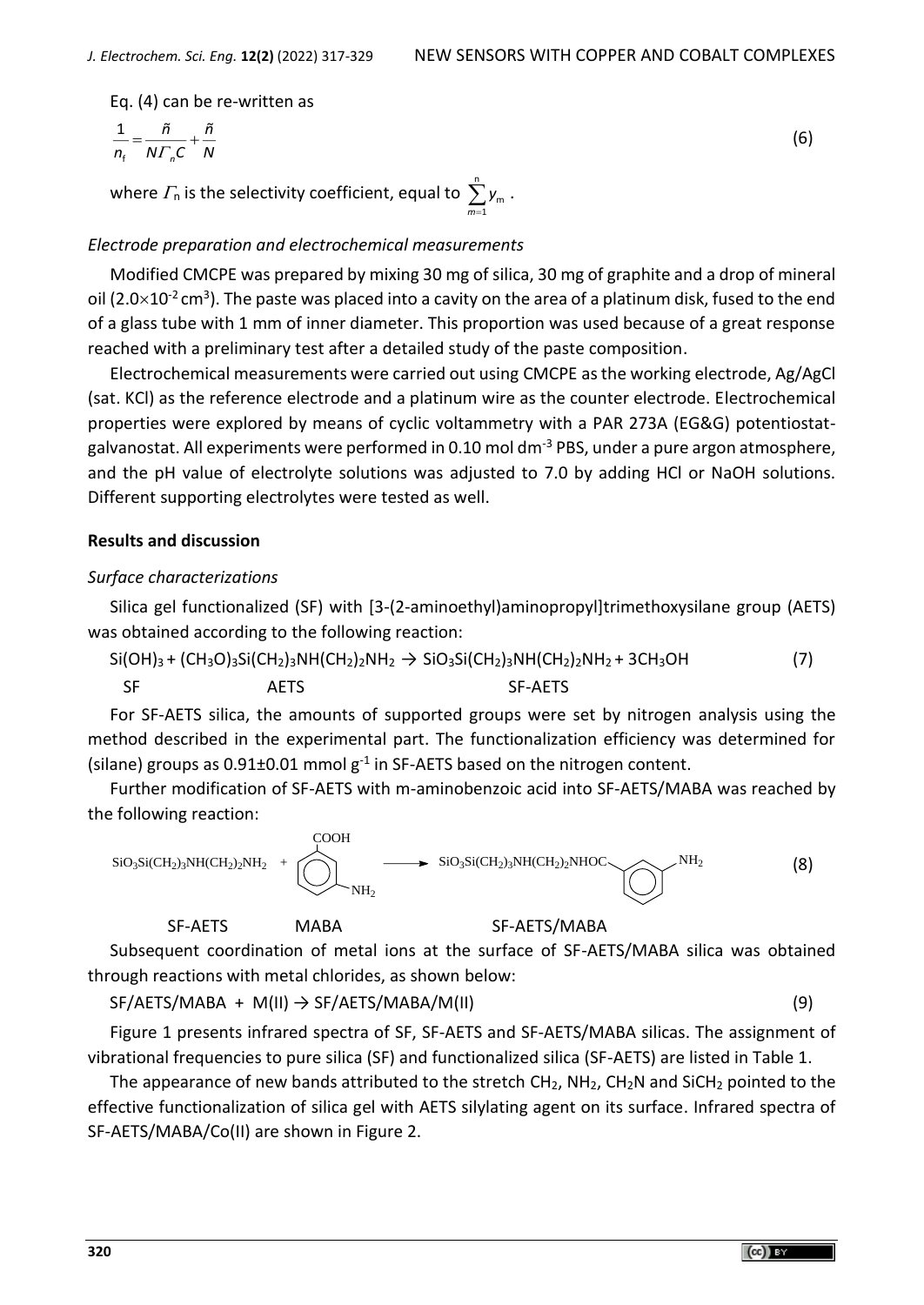

*Figure 1. Infrared spectra of (a) SF, (b) SF-AETS and (c) SF-AETS/MABA* 

|  |  |  |  | Table 1. Vibrational frequencies assigned for SF and SF-AETS silica |  |
|--|--|--|--|---------------------------------------------------------------------|--|
|--|--|--|--|---------------------------------------------------------------------|--|

| $v_{SF}$ / $cm^{-1}$     | $v_{\text{SF-AETS}}$ / $\text{cm}^{\text{-1}}$ | Assignment                                  |
|--------------------------|------------------------------------------------|---------------------------------------------|
| 3400 (vs)                | 3400 (vs)                                      | $V_{OH}$                                    |
| $\qquad \qquad -$        | 2940 (w)                                       | VCH <sub>2</sub>                            |
| 1992 (w)                 | 1995 (w)                                       | $\ast$                                      |
| 1871 (w)                 | 1870 (w)                                       | $\ast$                                      |
| 1637(s)                  | 1634(s)                                        | $\delta_{\rm OH}$                           |
| $\overline{\phantom{a}}$ | $\qquad \qquad -$                              | $\delta_{\text{OH}}$ + $\delta_{\text{NH}}$ |
| $- -$                    | 1575(m)                                        | $\delta_{NH_2}$                             |
| $\qquad \qquad -$        | $\qquad \qquad -$                              | $v_{C=C}$ ring                              |
| $\qquad \qquad -$        | 1480 (m)                                       | $\delta_{\text{CH}_2\text{N}}$              |
| $- -$                    | 1418(m)                                        | $\delta$ SiCH <sub>2</sub>                  |
|                          |                                                |                                             |

\* related to silica skeleton , vs = very strong band, m = mid band, s = short band, w = weak band



*Figure 2. The infrared spectrum of SF-AETS/MABA/Co(II)*

The assignments for SF-AETS/MABA and SF-AETS/MABA/Co(II) silicas are shown in Table 2. The comparison of infrared spectra in Figures 1 and 2 shows that in all spectra, a strong and wide band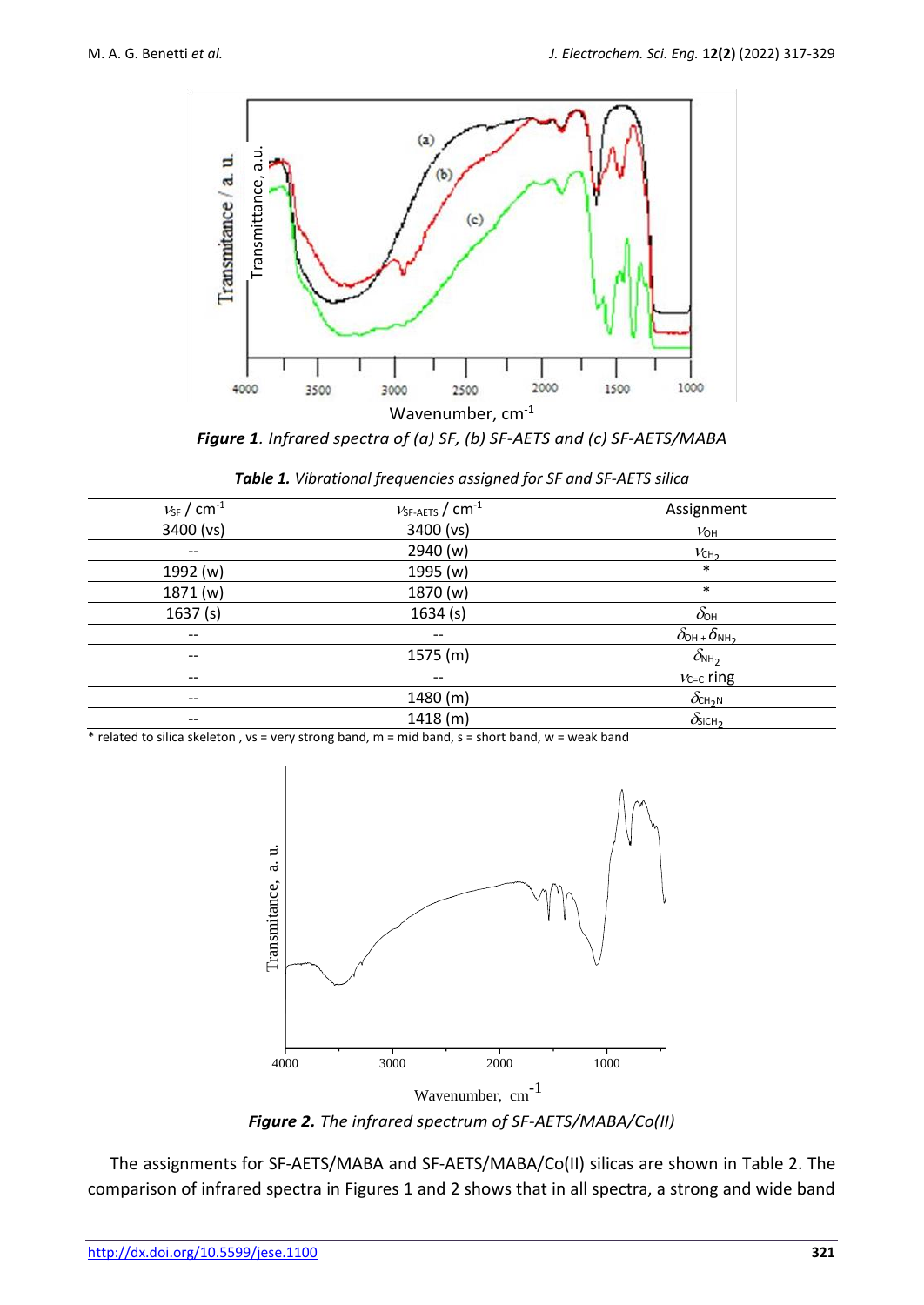appears in the region of 3400 cm<sup>-1</sup>, attributed to OH stretches of water and silane groups, a band in the region of 1634 cm<sup>-1</sup>, which is characteristic of angular deformation of water [15], besides two bands close to 1900 cm<sup>-1</sup> attributed to combinations of silica skeleton (Tables 1 and 2). Infrared spectra of SF-AETS/MABA silica with Co(II) ion anchored on its surface presented in Figure 2 showed a similar behavior (Table 2). The infrared spectra of the SF-AETS/MABA silica showed characteristic bands of amide bond (1626 + 1605 cm<sup>-1</sup>) ( $\delta$ <sub>HOH</sub> + ( $v$ <sub>C=O</sub>, Band I of amide) and (1549 cm<sup>-1</sup>) ( $\delta$ <sub>NH</sub> +  $v$ <sub>CN</sub>, Band II of amide), of the band in (1386 cm<sup>-1</sup>) ( $\delta_{\text{CN}}$  of and so on primary aromatic amine), showing that the successive change in surface SF-AETS silica actually occurred (Table 2).

| $V_{SF-AETS/MABA}$ / $cm^{-1}$ | VSF-AETS/MABA/Co / CM <sup>-1</sup> | Assignments                                                  |
|--------------------------------|-------------------------------------|--------------------------------------------------------------|
| 3400 (vs)                      | 3400 (vs)                           | $V_{\text{OH}}$                                              |
| 3343 (vw)                      | 3253 (vw)                           | $V_{NH2}$                                                    |
| 3226 (vw)                      |                                     | $V_{NH}$ amide                                               |
| 3067 (vw)                      |                                     | $V_{CH}$ aromatic                                            |
| 2940 + 2893 (vw)               | 2940 (vw)                           | VCH <sub>2</sub>                                             |
| 2000 (vw)                      | 2000 (vw)                           | /∗                                                           |
| 1869(w)                        | 1871 (w)                            | /*'                                                          |
| $1626 + 1605$ (s)              | 1631(s)                             | $\delta_{\text{HOH}}$ + $v_{\text{C=0}}$ Band I of the amide |
| $1549$ (vs)                    | 1575(m)+1492 (vw)                   | $\delta_{NH}$ + $V_{CN}$ Band II of the amide                |
| 1452(w)                        | 1458(m)                             | $\delta_{\text{CH}_2-N}$                                     |
|                                | 1407(s)                             | $\delta_{\rm Si\text{-}CH_2}$                                |
| 1386 (vs)                      | 1387(s)                             | $V_{CN}$ primary aromatic amine                              |
| 1304 (vw)                      |                                     | $\delta_{NH}$ + $v_{CH}$ Band III of secondary amide         |
|                                |                                     |                                                              |

*Table 2. Vibrational frequencies assigned for SF-AETS/MABA and SF-AETS/MABA/Co(II).*

 $vs = very strong band, vw = very weak, m = mid band, s = short band, w = weak band$ 

Thermogravimetric curves of pure silica (SF) and functionalized silica SF-AETS were obtained as described in the experimental part and shown in Figure 3. The SF and SF-AETS silica showed mass loss of 9.7 and 12.9 %, respectively. In examining these compounds, the following processes were detected: i) water molecules are lost from room temperature at near 500 K, and ii) the functional groups are lost from 453 up to 813 K.



*Figure 3. Thermogravimetric curves of (a) SF and (b) SF-AETS silica*

The thermogravimetric curve of SF-AETS/MABA silica is shown in Figure 4 and presented a percentage of mass loss of 15.7 % and the greatest mass loss occurring between 453 and 813 K.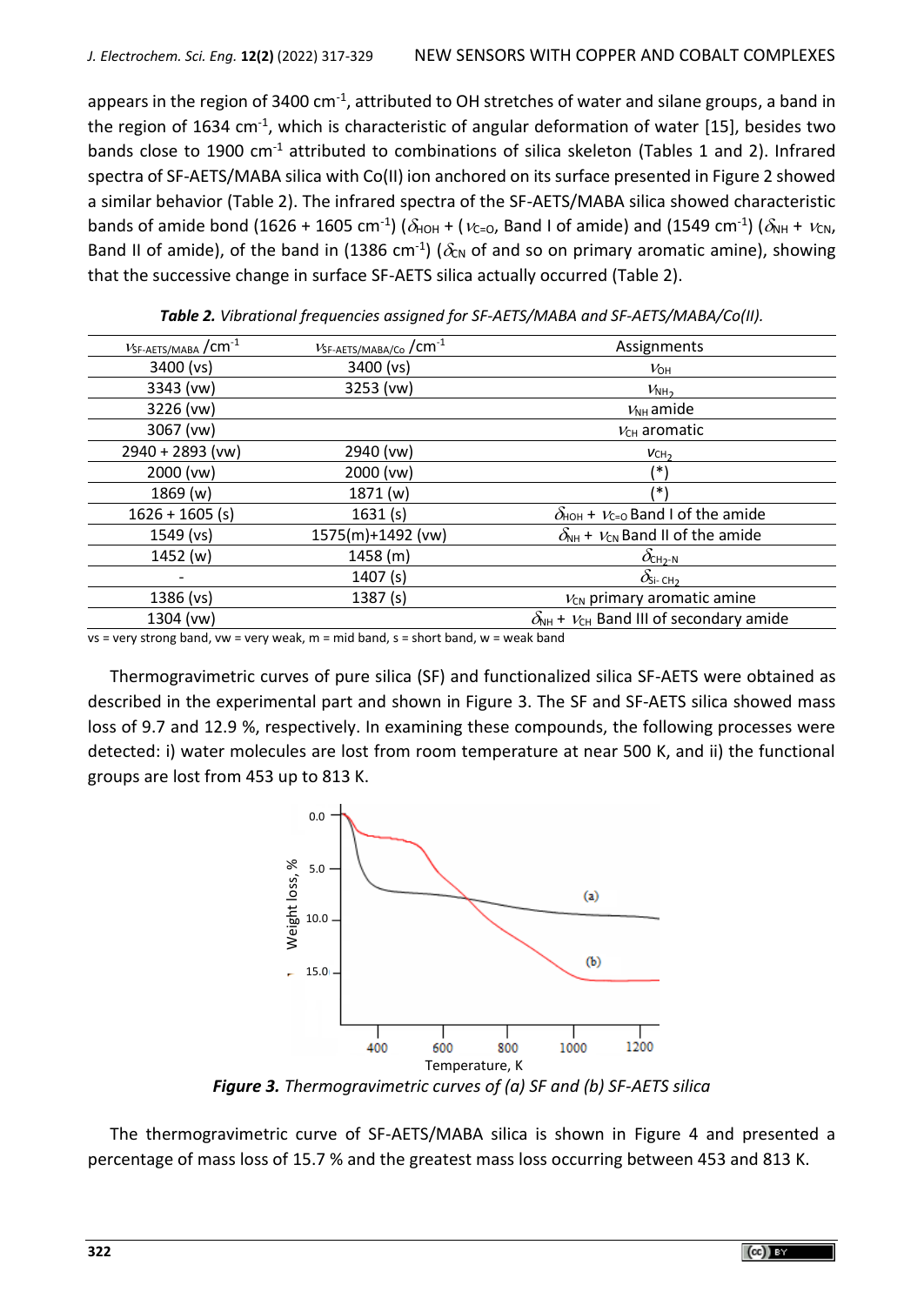

*Figure 4. Thermogravimetric curves (integral and differential) of SF-AETS/MABA silica*

## *Adsorption of copper and cobalt*

The corresponding isotherms of metal ion adsorption from ethanol solutions of selected cations Cu(II) and Co(II), at SF-AETS/MABA were also investigated. Early investigation showed that the original silica matrix does not adsorb these cations.

The solid adsorption capacity of metal halide on SF-AETS/MABA depends on the nature of the complex formed on the surface and the affinity of any particular ligand attached to the metal. Maximum adsorption capacity,  $n_f^{\text{max}}$ , for CuCl<sub>2</sub> and CoCl<sub>2</sub>, was 0.17 and 0.64 mmol g<sup>-1</sup>, respectively, indicating that cobalt binds more effectively than cooper to available basic centers. The average stability constant  $(\Gamma)$  and the average number of ligands bonded and coordinated to the metallic ion ( $\tilde{n}$ ) were determined from the plot of  $1/n_f$  and  $1/C$ . The average stability values of CuCl<sub>2</sub> and CoCl<sub>2</sub> in SF-AETS/MABA were 391 and 191 dm<sup>3</sup> mol<sup>-1</sup>, respectively, and the average number of ligands (ñ) for SF-AETS/MABA was four to cooper and one to cobalt metallic ions. The values of calculated constants indicate the formation of stable complexes.

# *Electrochemical studies*

## Silica SF-AETS/MABA/Cu(II)

Voltammetry experiments using CMCPE modified with different silica materials were carried out. For the electrode modified with only SF-AETS/MABA, no current peaks were observed, while for CMCPE prepared with SF-AETS/MABA having complexed cooper (II) attached, some peaks were obtained. They can be observed in Figure 5, where stabilization of CMCPE/SF-AETS/ MABA/Cu(II) in 0.10 mol dm<sup>-3</sup> PBS, pH 7.0 was followed by cyclic voltammograms recorded consecutively at 20 mV s -1 in the potential range of -1.0 to 1.0 V (*vs.* Ag/AgCl) at 298 K. In this potential range, a pair of peaks is observed in Figure 5, with almost reversible characteristics, *E*1/2 = -0.11 V (where *E*1/2 = (*E*pa + *E*pc)/2 and *E*pa and *E*pc are anodic and cathodic peak potentials, respectively). These almost reversible peaks were assigned to the Cu(II)/Cu(I) redox pair, while the irreversible anodic peak at *E*pa= 0.90 V was assigned to the Cu(III)/Cu(II) redox pair.

Cyclic voltammograms of stabilized CMCPE/SF-AETS/MABA/Cu(II) electrode*,* recorded at different potential scan rates, are shown in Figure 6. It is obvious that the value of the potential difference between anodic and cathodic peaks,  $\Delta E_p$  ( $\Delta E_p$  =  $E_{pa}$  -  $E_{pc}$ ), is increased at higher scan rates. This result reflects the kinetics of electron transfer on the electrode surface, which is not fast enough, as a consequence of having a matrix with considerable resistance. The graphs of anodic peak current as a function of the square root of scan rate and anodic peak current as a function of scanning rate (not shown here) presented linear behavior, which suggests a diffusion-controlled process [16,17].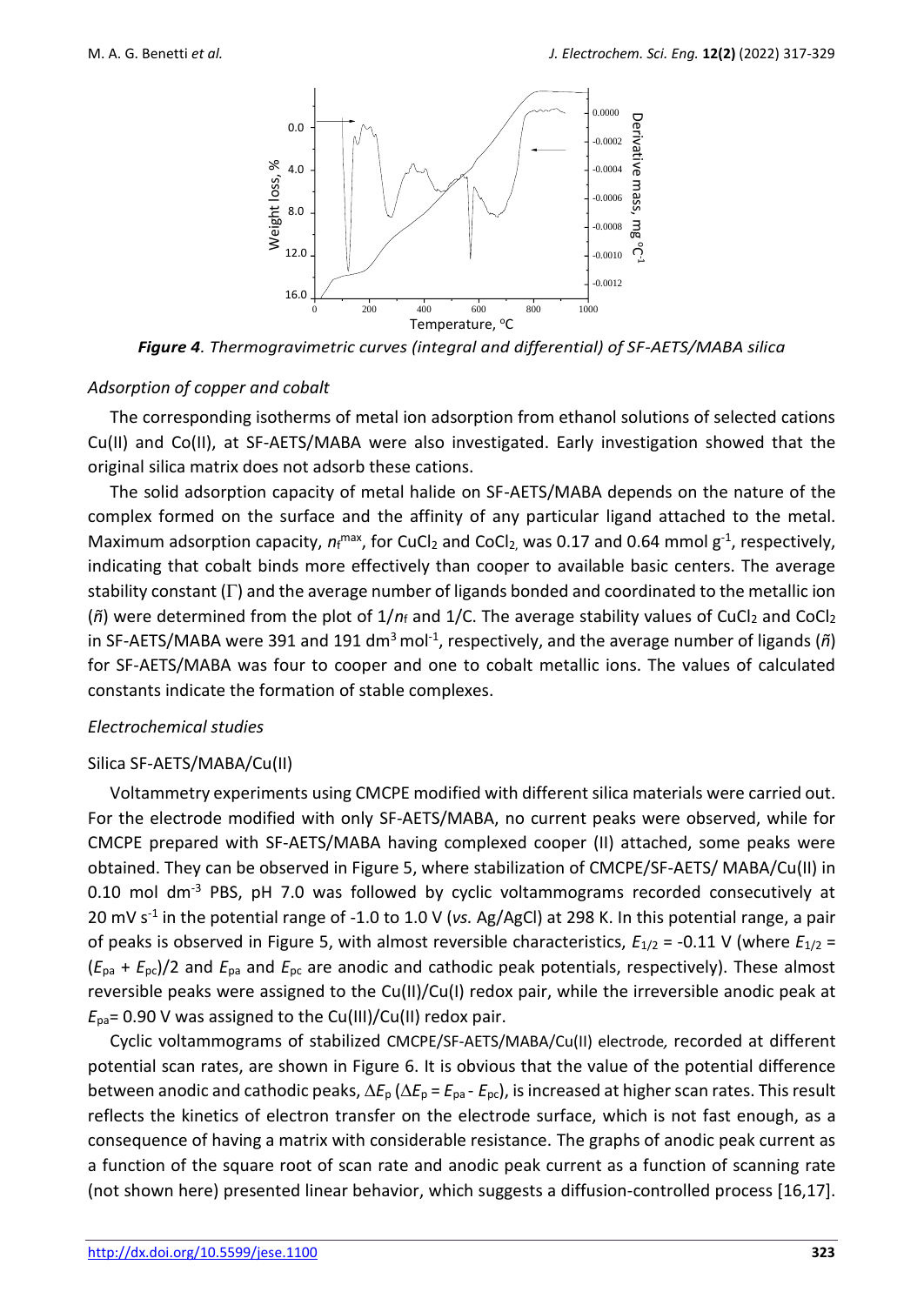Since it was shown earlier that electroactive species strongly adhere to the matrix, the mechanism may be explained by the transport of the ion of supporting electrolyte from the electrode surface for charge compensation [18,19].



*Figure 5. Cyclic voltammograms of CMCPE/SF-AETS/MABA/Cu(II) electrode stabilization in 0.10 mol dm-3 PBS, pH 7.0, at 20 mVs-1 and 298 K* 



*Figure 6. Cyclic voltammograms of CMCPE/SF-AETS/MABA/Cu(II) electrode in 0.10 mol dm-3 PBS pH 7.0, at 298 K, as a function of the* s*can rate (5, 10, 20, 30, 50 and 60 mVs-1 )*

The nature of supporting electrolyte that was changed by varying the cation and anion (phosphate buffer, KCl, NH<sub>4</sub>Cl, NaNO<sub>3</sub> and NH<sub>4</sub>NO<sub>3</sub>) did not produce any significant influence on *E*<sub>1/2</sub>. Such results suggested that these supporting electrolytes are not interacting with the matrix surface and produce no significant change of the midpoint potential [20].

With CMCPE/SF-AETS/MABA/Cu(II) electrode, a preliminary study of oxidation of vitamin  $B_6$  was made by voltammetric measurements. Figure 7 shows electrochemical responses of CMCPE/SF-AETS/MABA/Cu(II) without (curve a) and with  $9.8\times10^{-4}$  mol dm<sup>-3</sup> of vitamin B<sub>6</sub> (curve b). It is obvious that the anodic oxidation potential of VB<sub>6</sub> is around  $E_{pa}$ = 0.95 V, as shown in Figure 7(b).

Figure 8 shows the electrochemical behavior of CMCPE/SF-AETS/MABA/ Cu(II) electrode in PBS containing 0.30 cm<sup>3</sup> of Revivan drug in the presence of vitamin B<sub>6</sub> (C<sub>VB6</sub> = 9.8×10<sup>-4</sup> mol dm<sup>-3</sup>), and after successive additions of dopamine, in the concentration range of 9.6 $\times$ 10<sup>-5</sup> to 2.5 $\times$ 10<sup>-4</sup> mol dm<sup>-3</sup>.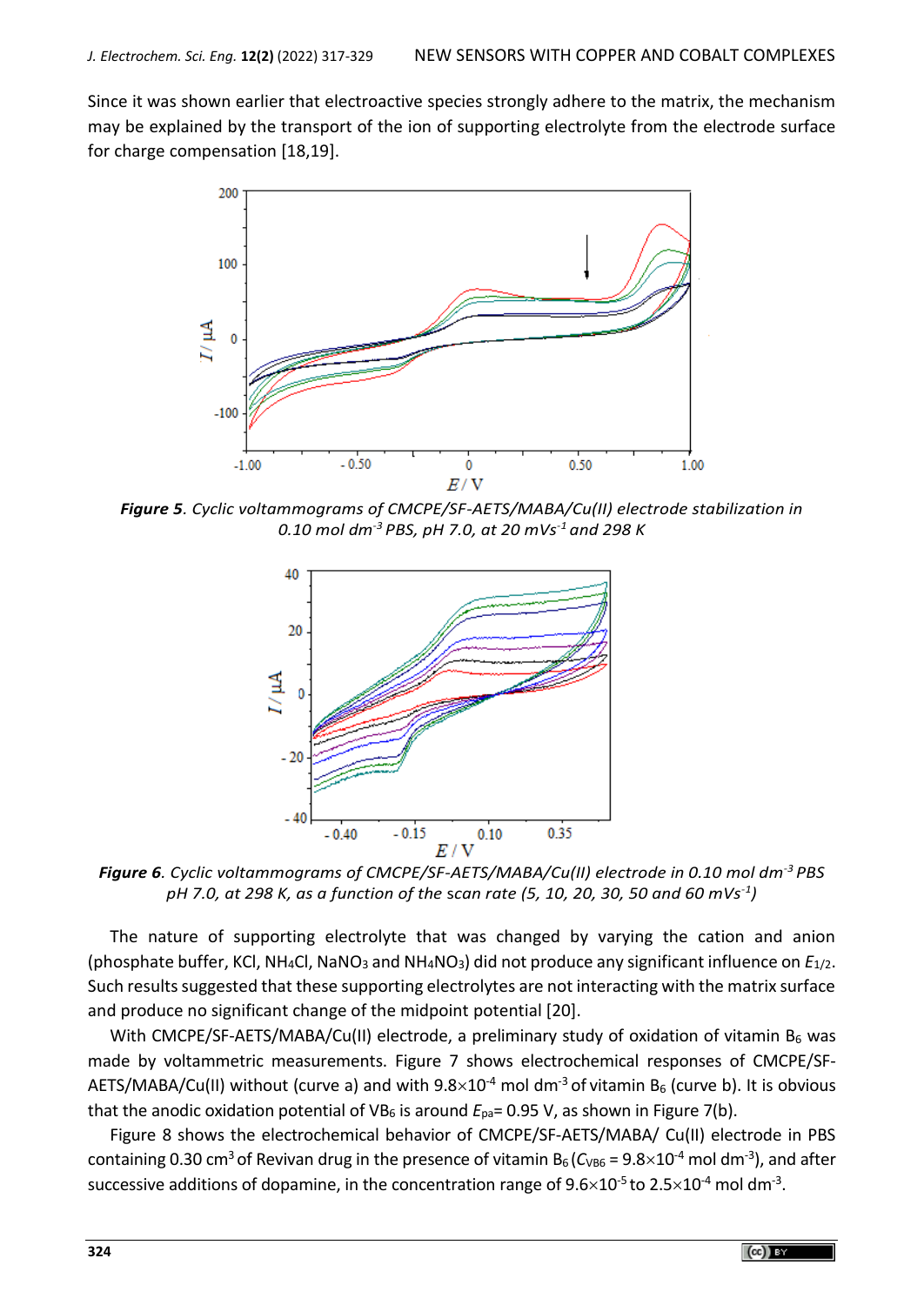

*Figure 7. Electrochemical behavior of CMCPE/SF-AETS/MABA/Cu(II) electrode in 0.10 mol dm-3 PBS,*  $p$ H 7.0, at 20 mV s<sup>-1</sup>and 298 K: (a) without, and (b) with 9.8 $\times$ 10<sup>-4</sup> mol dm<sup>-3</sup> vitamin B<sub>6</sub>



*Figure 8. Dopamine determination in Revivan by the standard multiple addition method on the CMCPE/SF-AETS/MABA/Cu(II) electrode in 0.10 mol dm-3 PBS, pH 7.0, at 20 mV s -1 and 298 K: (a) 0.30 cm<sup>3</sup>of Revivan in the presence of 9.8x10-4 mol dm-3 VB<sup>6</sup> and after successive additions of dopamine (9.6x10-5 to 2.5x10-4 mol dm-3 )*

The oxidation potential of dopamine is at *E*pa= 0.39 V, and anodic peak current graph *versus* dopamine concentration ( $C_{DA}$  =  $9.6 \times 10^{-5}$  to 2.5 $\times 10^{-4}$  mol dm<sup>-3</sup>) allowed the quantification of dopamine present in the drug. A linear correlation was observed between *I*<sup>p</sup> and DA concentration, with a detection limit of 9.4 $\times$ 10<sup>-5</sup> mol dm<sup>-3</sup>. The determined value in mol dm<sup>-3</sup> was 5.1×10<sup>-2</sup>, and after, this value was recalculated to g cm<sup>-3</sup>. The value was found equal to (4.9  $\pm$  0.3)×10<sup>-3</sup> g cm<sup>-3</sup> is in accordance with that supplied by the manufacturer.

The reproducibility of the electrode response to DA was also investigated by repetitive measurements. The results of 200 successive measurements showed a relative standard deviation of 1.03 %. Thus, the modified CMCPE/SF-AETS/MABA/Cu(II) electrode was found to be a very stable and highly reproducible electrode, appropriate for DA determination.

#### Silica SF-AETS/MABA/Co(II)

First, the stabilization of CMCPE/SF-AETS/MABA/Co(II) electrode was followed by recording consecutive CVs in 0.10 mol dm<sup>-3</sup> PBS, pH 7.0 at 298 K. CVs were carried out at 20 mV s<sup>-1</sup> going from 1.0 to -0.70 V (*vs*. Ag/AgCl) (cathodic scanning), and presented in Figure 9.

An almost reversible peak with  $E_{1/2}$  = 0.84 V can be assigned to the Co(III)/Co(II) redox pair. After the stability of the CMCPE/SF-AETS/MABA/Co(II) electrode was attained, it was used the study of oxidation of dopamine in the presence of vitamin  $B_6$ . Up to now, the electrochemical oxidation of vitamin  $B_6$  has been mostly studied on carbon paste electrodes.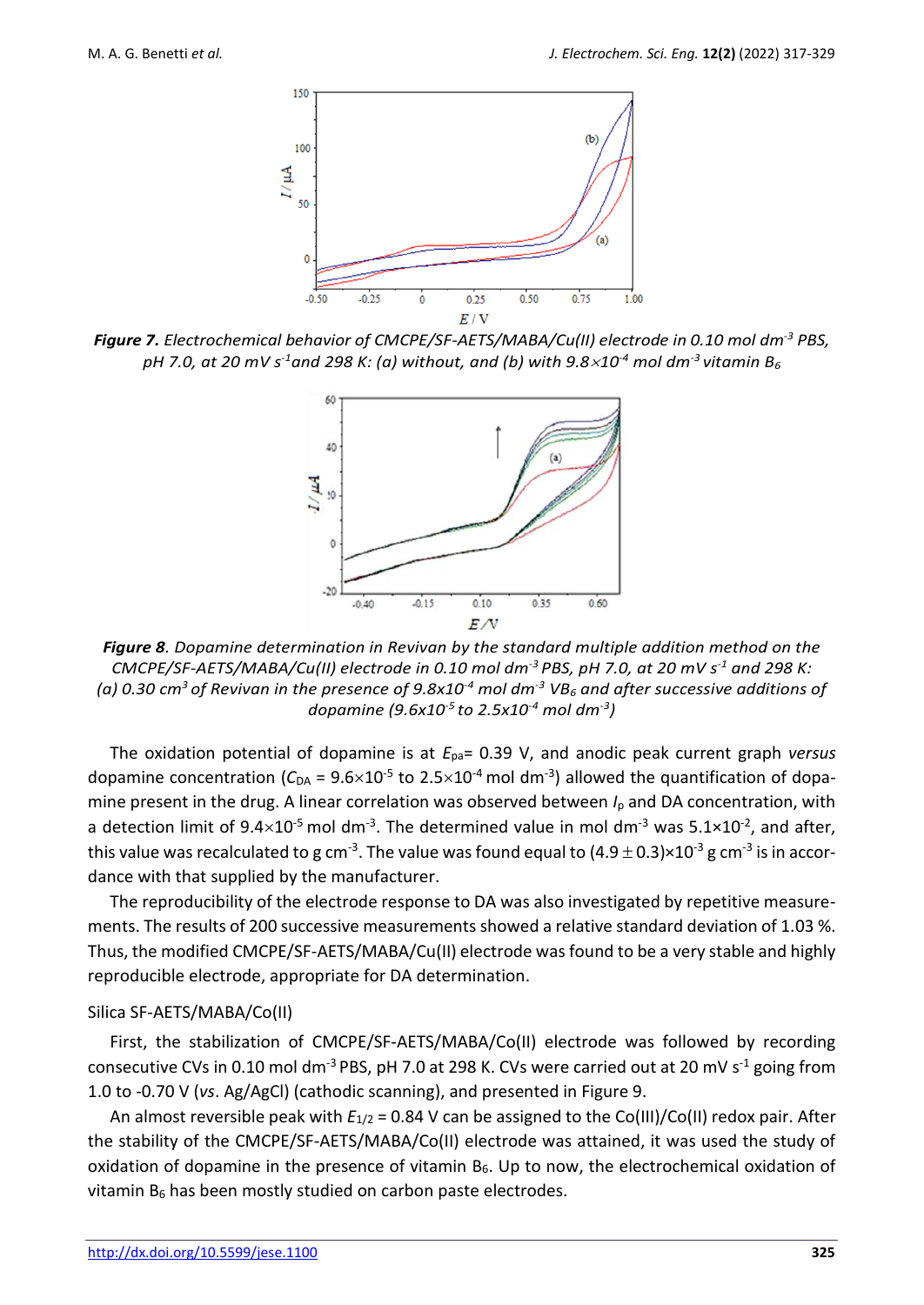

*Figure 9.* Cyclic voltammograms of CM*CPE/SF-AETS/MABA/Co(II) electrode* stabilization *in 0.10 mol dm-3 PBS , pH 7.0, at 20 mVs-1 and 298 K*

The reaction was supposed to involve the oxidation of pyridoxine (PYX) into pyridoxal derivative (PYO) [21]. The voltammetric response obtained with the CMCPE/SF-AETS/MABA/Co(II) after the successive additions of vitamin B<sub>6</sub> in the concentration range  $9.9\times10^{-5}$  to  $3.9\times10^{-4}$  mol dm<sup>-3</sup>, however, did not present significant current variations (Figure 10). For this reason, CMCPE/SF-AETS/MABA/Co(II) cannot be used for the electrochemical determination of vitamin  $B_6$  in the drug.



*Figure 10. Electrochemical behavior of the CMCPE/SF-AETS/MABA/Co(II)electrode in* 0.10 mol dm<sup>-3</sup>PBS, pH 7.0, at 20 mV s<sup>-1</sup> and 298 K without and with added vitamin B<sub>6</sub> in the *concentration range of 9.9x10-5 to 3.9x10-4mol dm-3*

Figure 11 shows the electrochemical behavior of CMCPE/SF-AETS/MABA/Co(II) electrode in 0.10 mol dm<sup>-3</sup> PBS, pH 7.0, after dopamine additions of  $5.0\times10^{-5}$  to  $2.0\times10^{-4}$  mol dm<sup>-3</sup>.



*Figure 11. Electrochemical behavior of the CMCPE/SF-AETS/MABA/Co(II)electrode in 0.10 mol dm-3 PBS, pH 7.0, at 20 mV s -1 and 298 K without and with added DA in*  the concentration range of 5.0 $\times$ 10<sup>-5</sup> to 2.0 $\times$ 10<sup>-4</sup> mol dm $^3$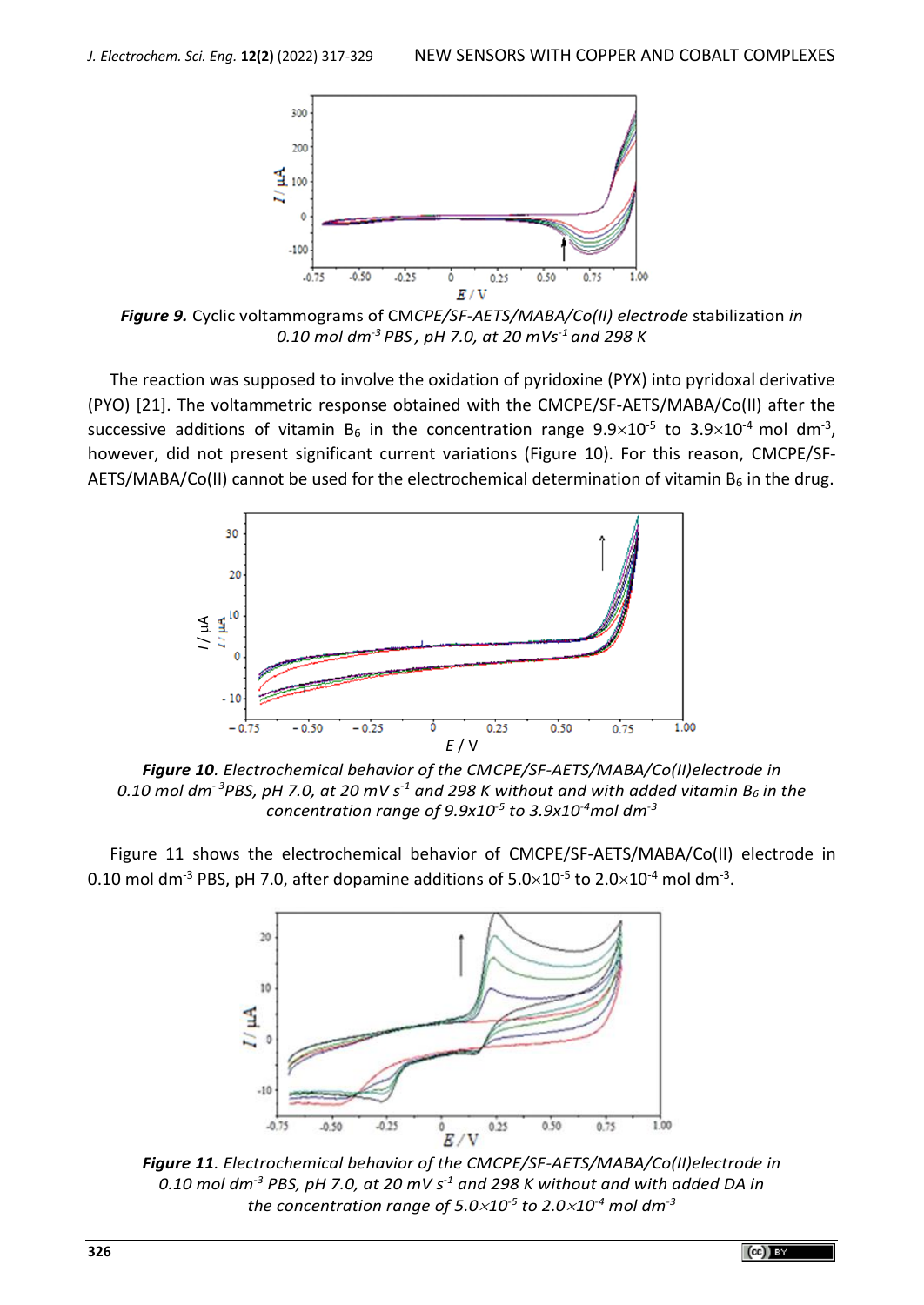Electrochemical behavior of CMCPE/SF-AETS/MABA/Co(II**)** electrode as a function of scanning rate in the presence of  $2.0\times10^{-4}$  mol dm<sup>-3</sup> dopamine is presented in Figure 12.



*Figure 12. Electrochemical behavior of CMCPE/SF-AETS/MABA/Co(II) electrode* in *0.10 mol dm-3 PBS, pH 7.0, 298 K* and *2.0×10-4 mol dm-3 DA at different* s*can rates (2, 5, 10, 20, 30, 40, 50, 60, 70 mV s-1 )*

The graph of anodic peak current for CMCPE/SF-AETS/MABA/Co(II) at the oxidation potential of dopamine ( $E_{pa}$ = 0.250 V) against  $v^{1/2}$  presented linear behavior with two slopes, one at high and the other at low scan rates [22].

The electroanalytical determination of dopamine in Revivan ampoules was executed with this CMCPE/SF-AETS/MABA/Co(II) electrode by the method of multiple pattern addition. Dopamine concentration was varied from  $4.9\times10^{-5}$  to  $1.93\times10^{-4}$  mol dm<sup>-3</sup> and the presence of B<sub>6</sub> vitamin  $4.5\times10^{-5}$  mol dm<sup>-3</sup> did not show significant variation (Figure 13). A linear correlation is observed between peak current and dopamine concentration with a detection limit of  $4.9\times10^{-5}$  mol dm<sup>-3</sup>. The graph of anodic peak current versus dopamine concentration allowed the quantification of dopamine present in the drug. The determined value in mol dm<sup>-3</sup> was  $8.9\times10^{-2}$ , and after, this value was recalculated to g cm<sup>-3</sup>. The value was found equal to  $(4.8 \pm 0.3) \times 10^{-3}$  g cm<sup>-3</sup>, which coincides with that provided by the manufacturer (5 mg cm<sup>-3</sup>).



*Figure 13. Determination of dopamine in Revivan by the multiple standard addition method at CMCPE/SF-AETS /MABA/Co(II) electrode in 0.1 mol dm-3 PBS, pH 7 at 20 mV s -1 and 298 K. (a) cyclic voltammogram in the presence of B<sup>6</sup> vitamin 4.510-5 mol dm-3 (b) after addition of 0.50 cm<sup>3</sup> of Revivan and successive additions of dopamine in the concentration range of 4.9* $\times$ *10<sup><i>-5*</sup> to 1.93 $\times$ 10<sup>-4</sup> *mol dm-3*

The comparison of CMCPE/SF-AETS/MABA/Co(II) electrode response with that of glassy carbon electrode in the solution containing a mixture of vitamin  $B_6$  and dopamine is presented in Figure 14. Compared to glassy carbon, for the CMCPE modified with silica, there is no appearance of the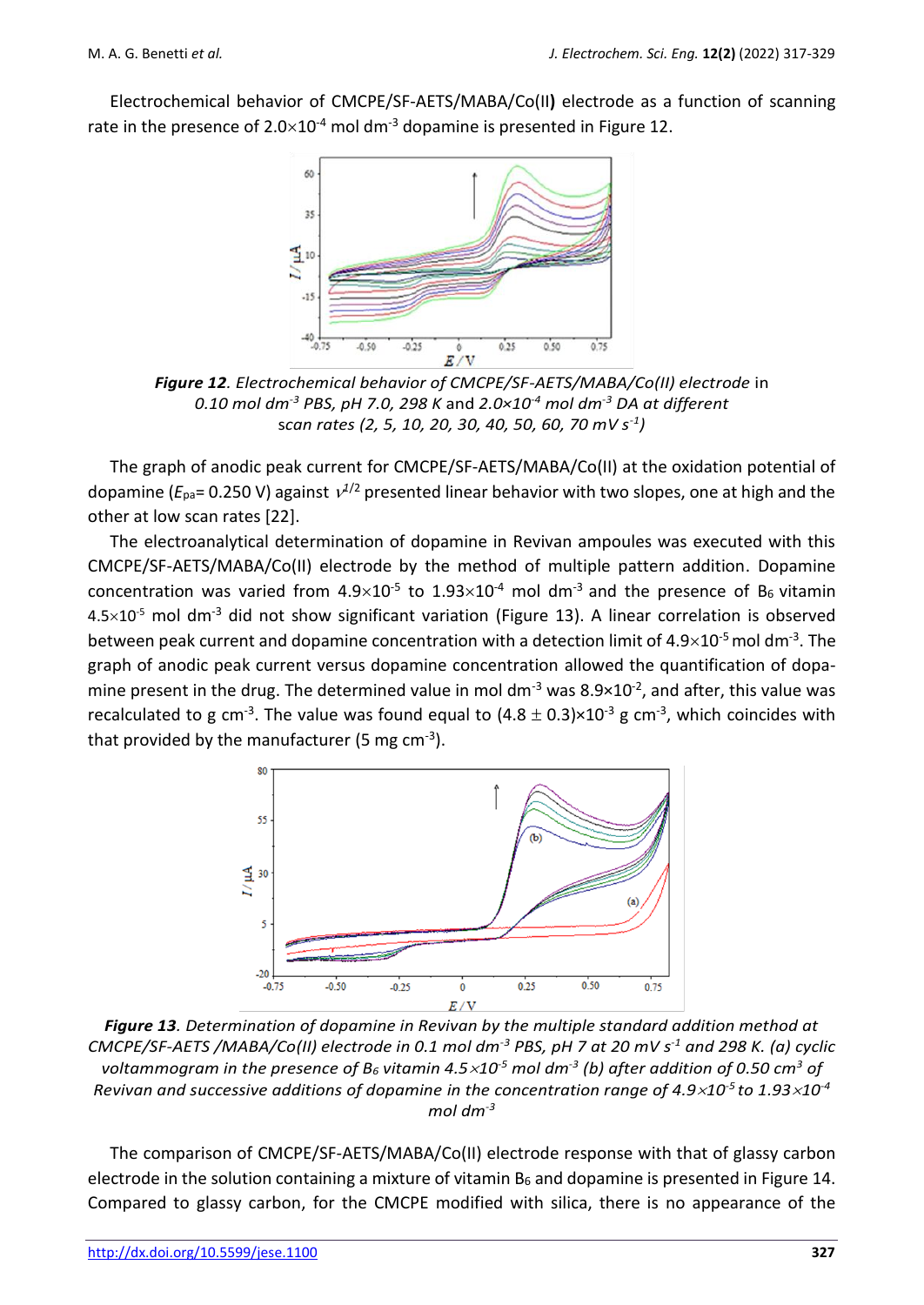oxidation peak of vitamin  $B_6$  in the studied potential range. Also, the current catalysis for dopamine oxidation is clearly presented for CMCPE/SF-AETS/MABA/Co(II) electrode, showing much greater sensitivity than is observed for the glassy carbon electrode.



*Figure 14. Comparison of (a and b) CMCPE/SF-AETS/MABA/Co(II) electrode and (c) glassy carbon electrode responses in 0.10 mol dm-3 PBS, pH 7.0, and 4.510-5 mol dm-3 VB<sup>6</sup> at 20 mV s -1 , and 298 K after: (a) addition of 0.50 cm<sup>3</sup> of Revivan; (b and c) addition of 1.93x10-4 mol dm-3 of dopamine*

The performance of CMCPE/SF-AETS/MABA/Co(II) electrode over five months was followed by measurements of oxidation peak currents for dopamine in PBS on each consecutive day. This serves as an indicator of the stability of modified electrodes toward dopamine. The electrodes were used every day. The experimental results indicated that current responses showed a relative standard deviation of 2.0 %, suggesting that modified electrodes possess fine stability.

The reproducibility of electrodes was investigated. Repetitive measurements were performed in dopamine. The results of 200 successive measurements show a relative standard deviation of 1.03 %. Thus, the modified electrodes are found very stable, showing great reproducibility.

## **Conclusions**

The enrichment of interfacial layer of silica gel by chemisorption, with interactions of covalent nature on its surface through the use of silylating agents with nucleophilic sites, favored the increased capacity of organofunctionalized silica to sequester metals, with complexes anchored on its surface. The analytical results obtained from the electrode containing Cu(II) and Co(II) complexes were very promising. The benefits to employ the suggested electrodes have been stated by our analytical processes, and its progress is easy. The electrodes did not present significant variation in response after five months of use, thus showing good chemical stability. These characteristics make this material very attractive for use as a sensor for dopamine determinations.

*Acknowledgment: The authors are indebted Josué A. Da Silva for manuscript revision.*

## **References**

- [1] X. Li, B. Wang, Y. Cao, S. Zhao, H. Wang, X. Feng, J. Zhou, X. Ma, *Chemical Engineering* **7(5)** (2019) 4548-4563.<https://doi.org/10.1021/acssuschemeng.8b05751>
- [2] S. K. Parida, S. Dash, S. Patel, B. K. Mishra, *Advances in Colloid and Interface Science* **121(1-3)** (2006) 77-110. <https://doi.org/10.1016/j.cis.2006.05.028>
- [3] K. Kalcher, *Electroanalysis* **2(6)** (1990) 419-433[. https://doi.org/10.1002/elan.1140020603](https://doi.org/10.1002/elan.1140020603)
- [4] A. M. Faria, C. H. Collins, I. C. S. F. Jardim, *Journal of the Brazilian Chemical Society* **20(8)** (2009) 1385-1398.<https://doi.org/10.1590/S0103-50532009000800002>
- [5] H. Maleki, A. T. Portugal, L. Durães, *Journal of Non-Crystalline Solids* **385** (2014) 55-74. <http://dx.doi.org/10.1016/j.jnoncrysol.2013.10.017>